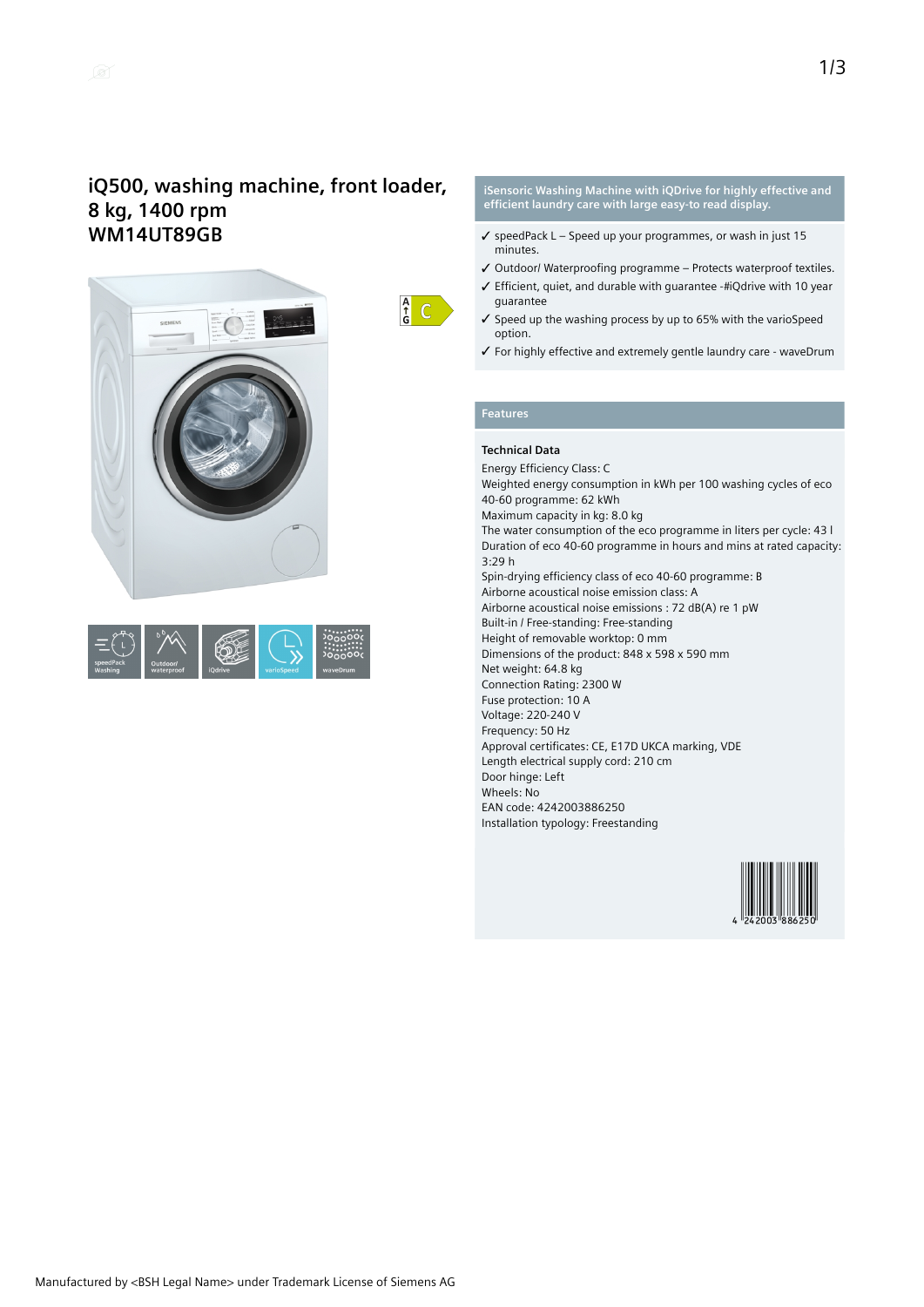## iQ500, washing machine, front loader, **8 k g , 1 4 0 0 r p m WM14UT89GB**

### **Features**

#### **Performance**

- Energy Efficiency Class1: C
- Energy<sup>2</sup> / Water<sup>3</sup>: 62 kWh / 43 litres
- Load capacity: 1 8 kg
- Programme duration<sup>4</sup>: 3:29 h:min
- Spin drying efficiency class: B
- Spin speed\*\*: 400 1400 rpm
- Noise level: 72 dB (A) re 1 pW
- Noise efficiency class: A

#### **Programmes/functions**

- Large LED display for programme status indication, temperature, spin speed, remaining time and 24 hour time delay
- Touch control buttons: Ready in, start/pause with reload function, temperature selection, varioSpeed, prewash, spin speed selection, Water & Rinse Plus/Rinse Hold
- Standard programmes: cottons, easy care, delicates, wool hand w a s h
- Special programmes: drum clean with reminder, Dark Wash, shirts/ blouses, textile guard re-proofing programme, drain / spin, mixed fabrics, single rinse, duvet, rapid 15 minute quick wash

#### **K e y f e a t u r e s**

- varioSpeed: Up to 65% reduced washing cycle \*\*\*
- iQdrive with 10 year warranty
- antiVibration Design for more stability and quietness
- Reload facility

#### **Additional featu r e s**

- waveDrum: for highly effective and extremely gentle laundry care
- drum clean with reminder function
- Consumption indicator energy
- Foam detection system
- Out of balance load adjustment
- Electronic child safety package
- Acoustic signals: Buzzer
- Detergent dispensing: easy clean
- Multiple water protection

#### **Technical Information**

- Slide-under installation
- Drum volume: 63 litres
- Large silver-black grey door with 171° opening and 32cm porthole opening
- Dimensions (H x W): 84.8 cm x 59.8 cm
- Appliance depth: 59.0 cm
- Appliance depth incl. door: 63.2 cm
- Appliance depth with open door: 106.3 cm
- *¹ Scale of Energy Efficiency Classes from A to G*
- *² Energy consumption in kWh per 100 cycles (in programme Eco 40-60) ³ Weighted water consumption in litres per cycle (in programme Eco*
- *40-60)*
- *⁴ Duration of Eco 40-60 programme*
- *\*\* Values are rounded.*

*\*\*\* Comparison between the program duration of Easy-care 40°C and the program duration of Easy-care 40°C + activated varioSpeed option*